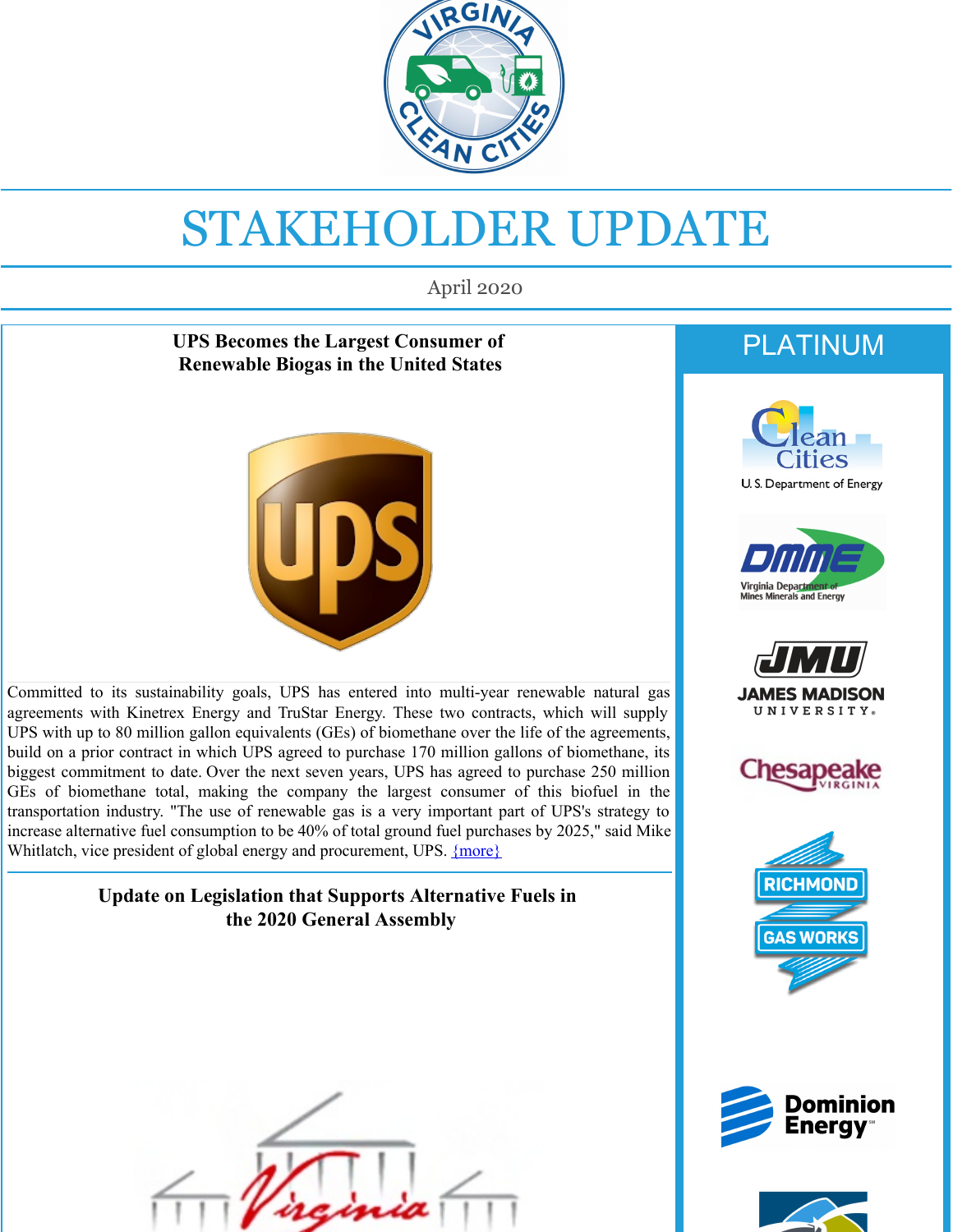

Leaders in the Virginia General Assembly have put forward many pieces of legislation that include mention of clean fuel vehicles or studies in a major way this year! Virginia Clean Cities supports the advancement of clean fuel vehicle policies, with the coalition asking for government at all levels to support lower emission technologies, support the reduction of dependence on petroleum gasoline and diesel, and allowing Virginia's economy to move forward. and wanted to share some of these as an FYI.

- **HB 577 - State Pollution Control Board; implementation of low emissions vehicle program.** (Del. Keam) - This bill increases the availability of AFVs by joining 13 other states in setting dealership goals for clean vehicles in Virginia. The restriction of clean vehicles at dealerships is seen as a consumer and fleet impediment to Virginians (Virginian's often buy from neighboring dealerships in Maryland). **Failed House Appropriations committee**
- $\bullet$ **HB 20, HB 1152** - **Regional Greenhouse Gas Initiative; Energy Efficiency Fund.** (Del Lindsey, Del. Lopez) - These efforts join our peers with an electric power emissions trade program. Peer states such as Delaware, Maryland, Massachusetts and New York frequently use RGGI funding for clean transportation projects such as vehicle and infrastructure rebates which qualify under GHG abatement. Incorporated in HB 981 - **Passed Senate and House but did not include transportation emission reduction projects.**
- $\bullet$ **HB 717 - Electric vehicle rebate program / study**. (Del. Reid) -This bill assists consumers, auto dealers, and vehicle manufacturers in developing a robust market for electric vehicles in Virginia by providing an incentive to choose zero-emission vehicles over polluting gasoline and diesel vehicles. **Revised to be a DMME study of the EV incentive. Passed House and Senate.**
- **HB 511 - EV Chargers at state facilities.** (Del. Bulova) This bill clarifies language to enable government to better participate with clean fuel infrastructure for staff and guests. **Passed House and Senate.**
- **HB 1140 & HB 75 - Clean School Bus by 2030 and Electric school bus pilot program** (Del. Keam and Del. Kory) - These bills explore Virginia's public schools for the purchase of clean school buses from a utility program or bringing Dept of Education forward as a partner for vehicles. **Failed to pass the House.**
- **SB 630 - Common interest communities; electric vehicle charging permitted**. (Sen.  $\bullet$ Surovell) - This bill empowers citizens to install their own charging stations in their homes and parking spaces. **Pass House and Senate.**
- **SB 911 - \$500 Penalty Blocking EV Parking** (Sen. Hashmi) This bill that enables local governments to better enforce EV parking. **Failed the Senate**

#### **CMAQ Government Fleet Alternative Fuel Vehicle Incentive is Accepting Applications**



The CMAQ Government Vehicle Incentive program, which had been paused since 2018, is now once again accepting applications from qualifying local and state government fleets to transition to propane, natural gas, electricity. There is a new process and new restrictions on what the Program can reimburse, so please go to the program website for more information. Good news: Vehicle





## DIAMOND











## GOLD







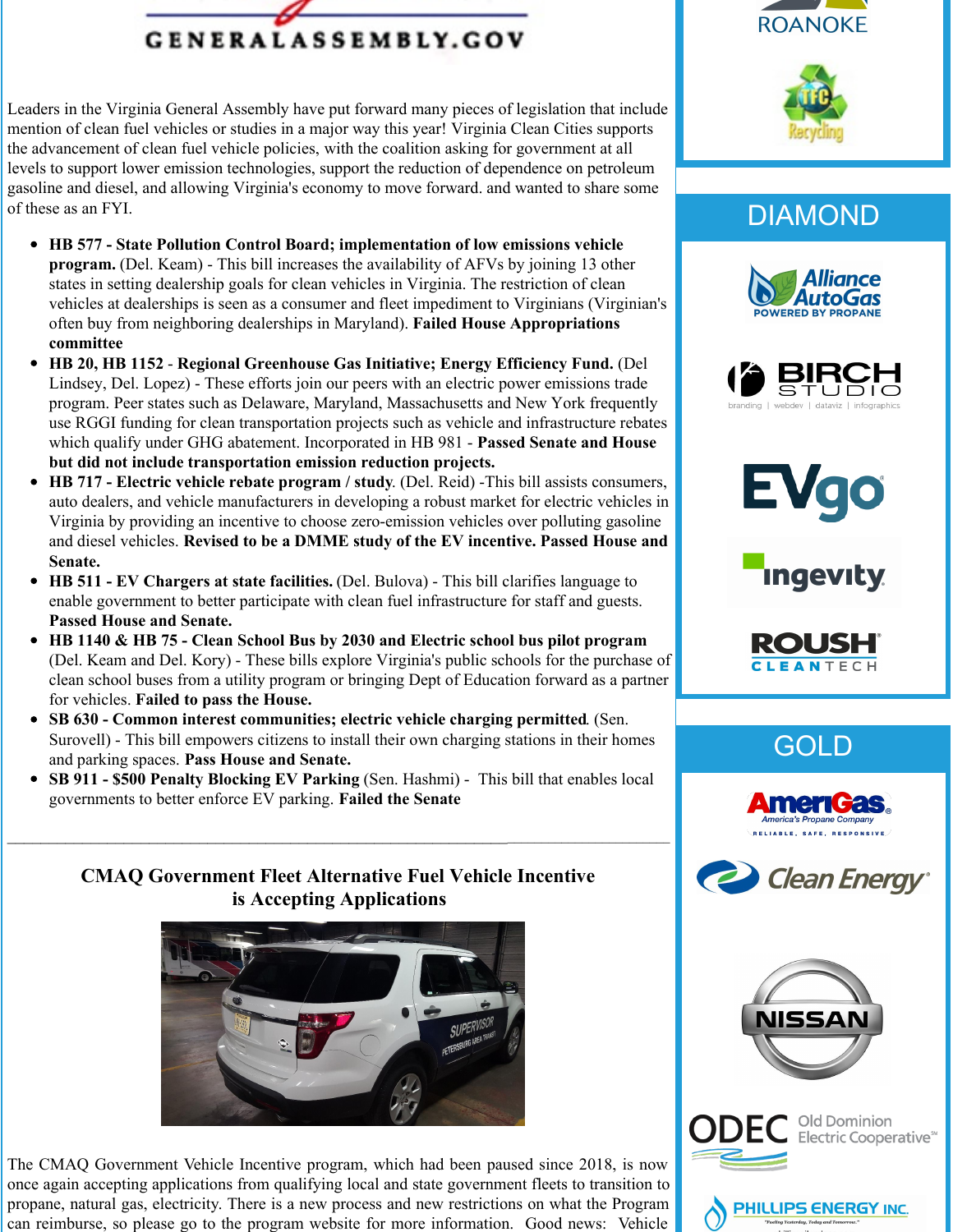can reimburse, so please go to the program website for more information. Good news: Vehicle conversions to equipment that uses American steel can advance right now, funding up to \$10,000 incremental cost per vehicle! Visit the page or contact VCC for details.

[https://vacleancities.org/reports-2/cmaq-incentive-program/](https://vacleancities.org/reports-2/cmaq-incentive-program/?utm_source=April+2020+stakeholder+update&utm_campaign=April+2020+Stakeholder&utm_medium=email)

#### **EVgo Offers EV Charging Discounts to Critical Workers**



EV charging network EVgo is offering an incentive for critical workers. If you know anyone who still needs to drive an EV for work in health care, grocery, food services, rideshare, delivery or are otherwise experiencing hardship due to COVID19, call EVgo to work with drivers on a special time-limited deep discount. Contact EVgo: (877) 494-3833 or support@evgo.com. [{more}](http://vacleancities.org/evgo-is-offering-charging-discounts-to-critical-workers/?utm_source=April+2020+stakeholder+update&utm_campaign=April+2020+Stakeholder&utm_medium=email)

#### **Virginia Transit Association Update on COVID-19 Relief Legislation**

The U.S. Senate has reached an agreement on a \$2 trillion coronavirus relief bill, which contains \$25 billion in emergency relief funds for transit operators. Transit agencies can use the funding to cover lost revenue, costs to maintain service, expenses for increased cleaning of vehicles and facilities and paying administrative leave of operations personnel in response to the coronavirus pandemic. Below is a summary of other components of the bill:

FTA must apportion the funds within 7 days of the bill's enactment.

Funding will be distributed among four existing FTA programs in the ratio that those programs received FY 2020 apportionments. Regardless of the program, all funding can be used for operating costs. Below is an estimate of how the \$25 billion may be apportioned:

- Section 5307 Urbanized Area Formula (\$13.9 billion)
- Section 5311 Rural Area Formula (\$1.8 billion)
- Section 5337 State of Good Repair Formula (\$7.6 billion)
- Section 5340 Growing and High Density Formula (\$1.7 billion)

Funding for operating expenses are not required to be included in a transportation improvement program (TIP), long-range transportation and statewide transportation plans, or a statewide transportation improvement program (STIP).

Funding recipients "should make every effort to appropriately adjust operations in response to reduced demand as a result of coronavirus." [{more}](https://www.apta.com/public-transit-response-to-coronavirus/?utm_source=April+2020+stakeholder+update&utm_campaign=April+2020+Stakeholder&utm_medium=email)

#### **The Benefits of Teleworking**

Telework means working at any alternative location other than your central worksite. A telework program gives selected employees and managers the option of working off-site on a full-time, parttime, or even temporary basis. Staff may choose to work from home offices, telework centers, or satellite offices. How formal or informal your telework arrangement is depends on your company and employee needs. Some teleworking arrangements require nothing more than a phone line, while others involve a full home office setup. How simple your telework arrangement is depends on your company's business needs. [{more}](http://vacleancities.org/teleworking-and-its-benefits/?utm_source=April+2020+stakeholder+update&utm_campaign=April+2020+Stakeholder&utm_medium=email)





phillipsoilandgas.com

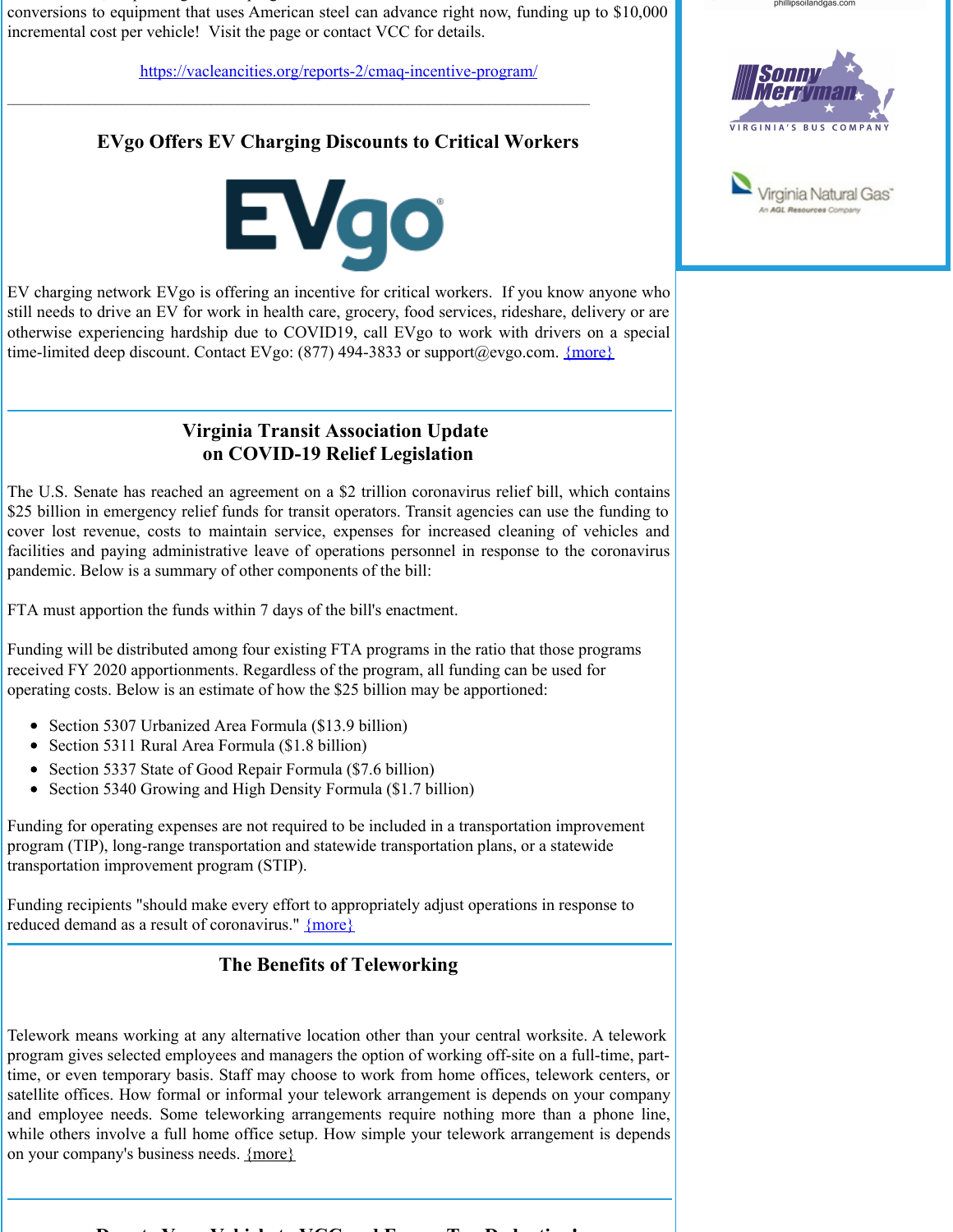#### **Donate Your Vehicle to VCC and Earn a Tax Deduction!**



Virginia Clean Cities is a certified motor vehicle charity consigner! If you have a vehicle rusting away in your parking lot that you need to be rid of, and want a tax-deduction for it, we'd love to take it off your hands! [{more}](http://www.vacleancities.org/news/donate-your-vehicle-to-virginia-clean-cities-and-earn-a-tax-deduction/?utm_source=April+2020+stakeholder+update&utm_campaign=April+2020+Stakeholder&utm_medium=email)

 $\mathcal{L}_\text{max}$  and the contract of the contract of the contract of the contract of the contract of the contract of the contract of the contract of the contract of the contract of the contract of the contract of the contrac

#### Support VCC with a Monthly Contribution of \$10, \$25 or \$50

We count on a growing membership base to support the organization and its activities, and you can help our operation by joining us as a stakeholder, sponsor, or partner.

For more information about Coalition Membership, please visit the Coalition's [Join](http://www.vacleancities.org/get-involved/join-us/?utm_source=April+2020+stakeholder+update&utm_campaign=April+2020+Stakeholder&utm_medium=email) Us membership page.

You can now support Virginia Clean Cities with a recurring monthly donation of as little as \$10. Your generous support helps VCC deploy EV charging stations, propane schools buses, and CNG transit vehicles[.{more}](http://www.vacleancities.org/about/join-us/?utm_source=April+2020+stakeholder+update&utm_campaign=April+2020+Stakeholder&utm_medium=email)

#### **New and Returning Stakeholders**